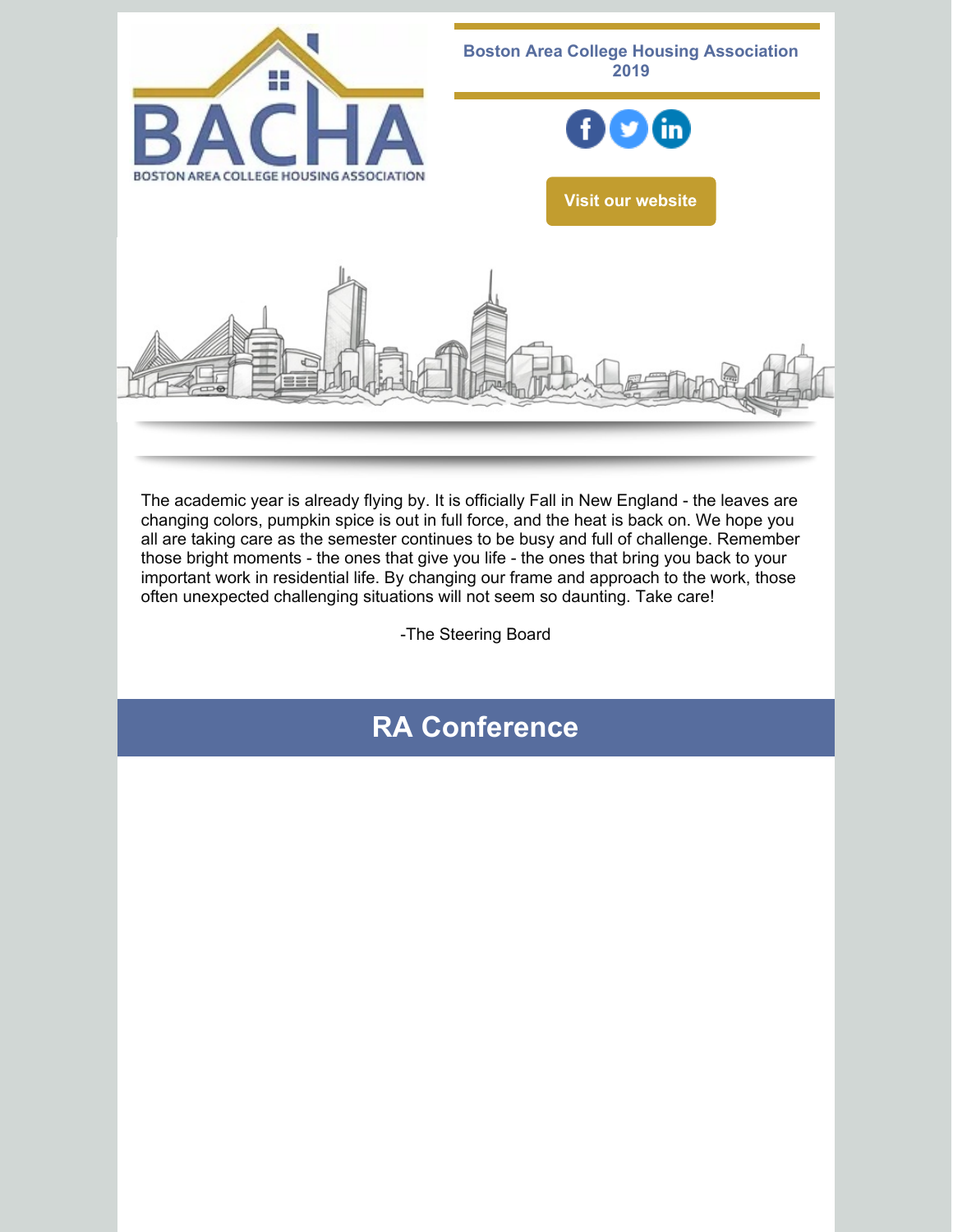

Can you believe that the RA conference is almost here?! We are excited to see you all this weekend!! Check out the BACHA Facebook page for more information about the conference, conference tips, and our exciting conference themes for this year.

<https://www.facebook.com/bachaonline/>

# **Halloween Fire Safety**



Halloween is once again upon us and with that comes fun themed programs and decorations in the residence halls. This is a good time to remind residents and student staff about the fire and life safety policies in place if they choose to decorate their hall or house.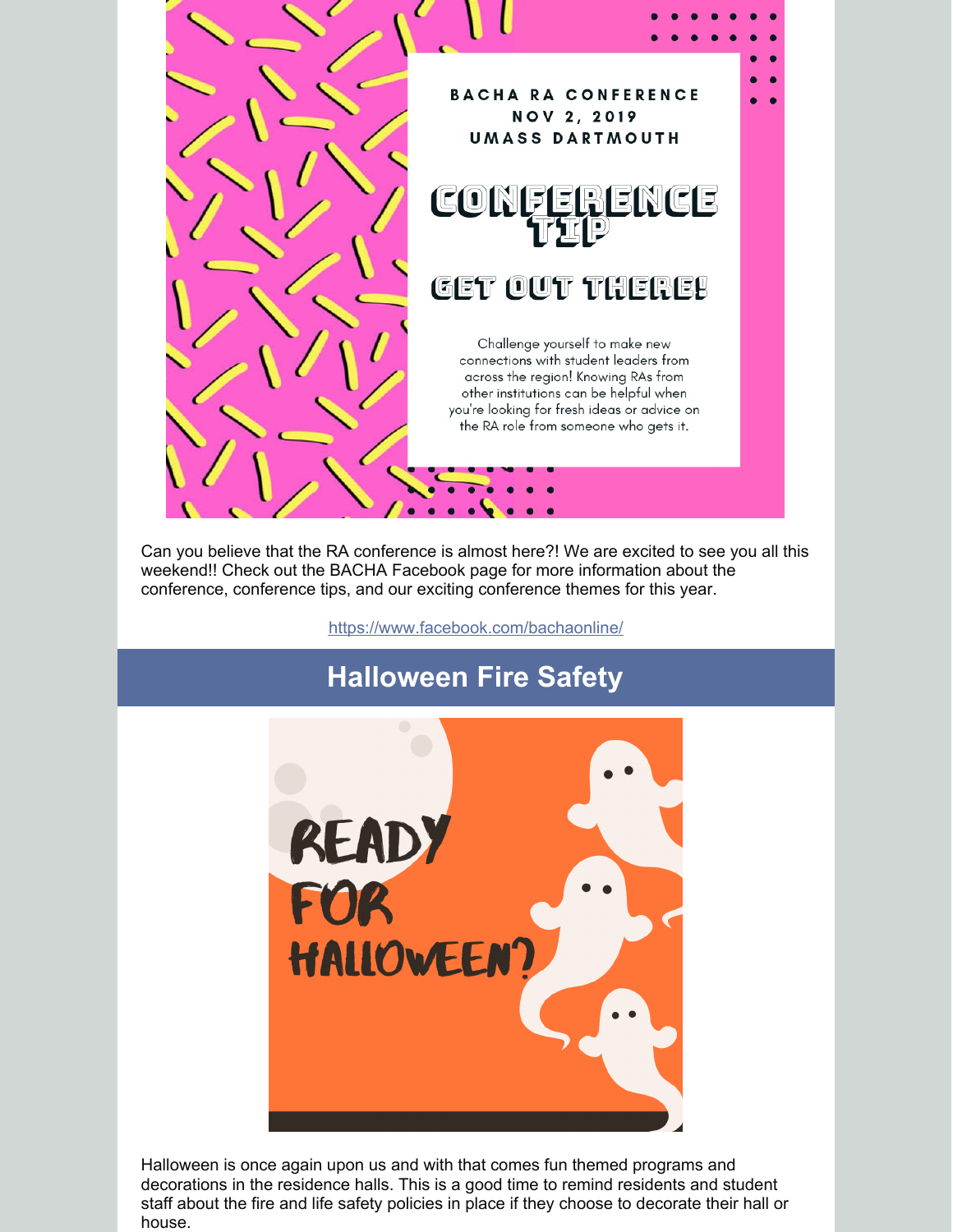The National Fire Protection Association (NFPA) finds that From 2013-2017, an average of 780 home structure fires began with decorations every year. Over 40% of these fires occurred because decorations were too close to a heat source and more than 30% of these fires were started by candles.

The NFPA recommends the following to reduce risk of fire during the Halloween season:

- Use a battery operated light or glow stick in your jack-o-lantern
- Avoid long, trailing fabric when picking your costume this could catch on fire or be a trip hazard if an evacuation happens.
- Decorations such as dried cornstalks and crepe paper catch fire easily and should be avoided if possible. If used, keep the decorations far away from heat sources.
- Keep all exits and egress points clear from any decorations.

While we want our residents and hall staff to have fun during the Halloween season, we also want them to be safe. Fire safety can be overlooked when in a festive mood. Let's all be safe this month and avoid all decoration-based fires in our residence halls and houses.

NFPA [Halloween](https://www.nfpa.org/Public-Education/Fire-causes-and-risks/Seasonal-fire-causes/Halloween) Fire Safety Tips

## **Let's BACHA 'bout It**

#### **A Student Affairs Approach to an Inclusive Halloween**

by Kayley Robsham



"As institutions of higher education become more diverse, it's critical to develop students' awareness, knowledge, and skills to foster inclusive learning environments. Student affairs professionals, student leaders, and staff play a key role in facilitating conversations with students about issues regarding identity, including: race, sexual orientation, gender, socioeconomic status and other complex and intersectional social variables....

...With this in mind, we've laid out helpful reminders, resources and articles that may help facilitate conversations surrounding Halloween costumes at different levels on your campus."

Read the full [article](https://www.presence.io/blog/a-student-affairs-approach-to-an-inclusive-halloween/) here!

### **Join The Conversation!**

#### **BACHA has a Facebook Group!**

**We are excited to announce that we have added a Facebook Group to our Facebook Page.**

**We hope this can be a space for our members to engage in discussion, share**